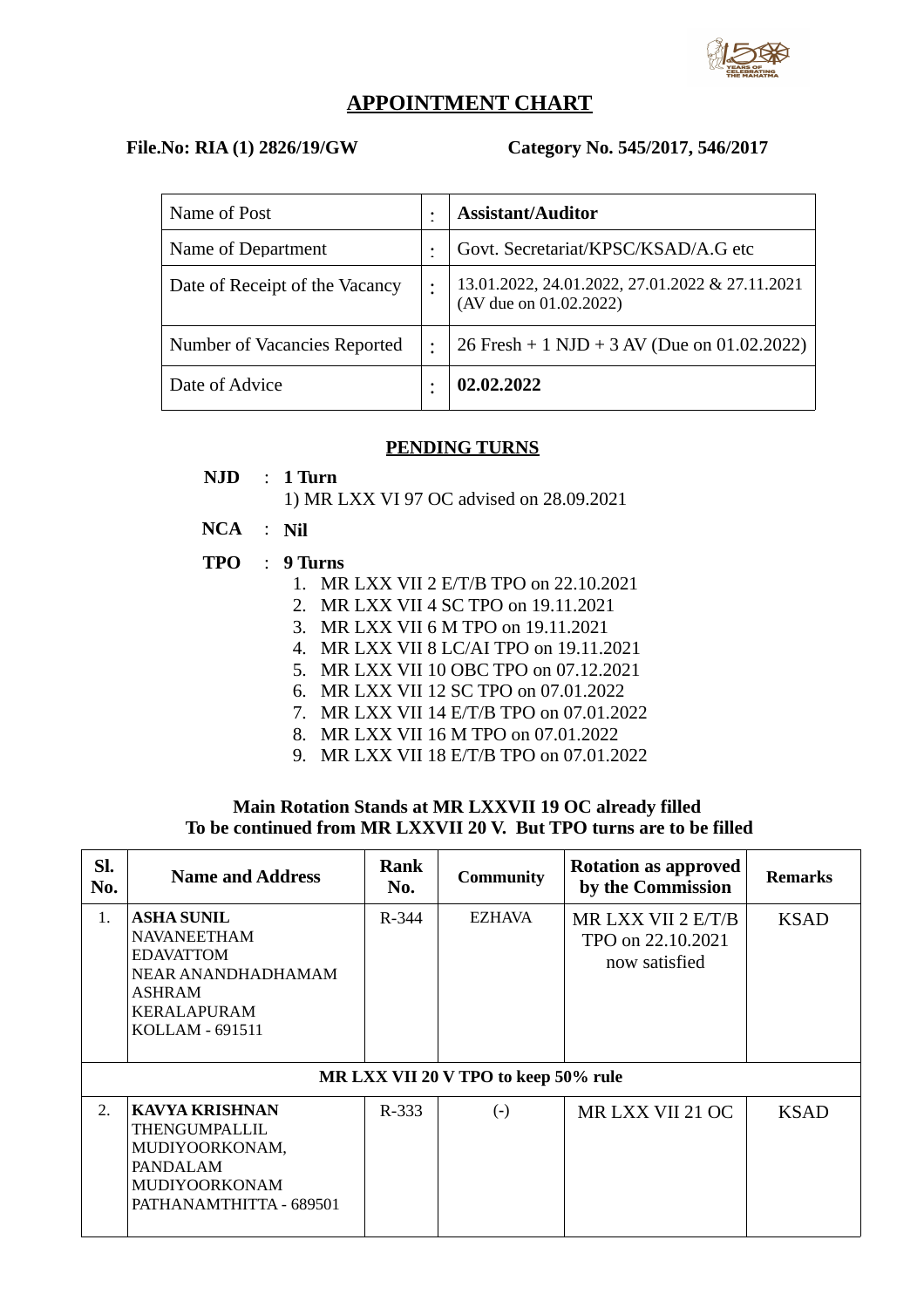| SI.<br>No. | <b>Name and Address</b>                                                                                                                                                                                                                    | Rank<br>No. | <b>Community</b>                      | <b>Rotation as approved</b><br>by the Commission         | <b>Remarks</b> |  |  |  |  |  |
|------------|--------------------------------------------------------------------------------------------------------------------------------------------------------------------------------------------------------------------------------------------|-------------|---------------------------------------|----------------------------------------------------------|----------------|--|--|--|--|--|
|            | MR LXX VII 22 LC/AI TPO to keep 50% rule                                                                                                                                                                                                   |             |                                       |                                                          |                |  |  |  |  |  |
| 3.         | <b>SEBIN SEBASTIAN</b><br>POLACKAL (H)<br>NETTITHOZHU PO<br>NETTITHOZHU<br><b>IDUKKI</b><br>685551                                                                                                                                         | R-334       | $(-)$                                 | MR LXX VII 23 OC                                         | <b>KSAD</b>    |  |  |  |  |  |
| 4.         | <b>VIDYAMOL VE</b><br><b>ETTUKANDATHIL</b><br>NORTH ARYAD PO<br><b>ALAPPUZHA</b><br>688542                                                                                                                                                 |             | <b>SC-VELAN</b>                       | MR LXX VII 4 SC<br>TPO on 19.11.2021<br>now satisfied    | Finance        |  |  |  |  |  |
| 5.         | <b>ABTHAFM</b><br><b>ALTHAF MANZIL</b><br><b>KARUNAGAPPALLY</b><br><b>KOLLAM</b><br>690544                                                                                                                                                 |             | <b>MUSLIM</b>                         | MRLXX VII 6 M<br>TPO on 19.11.2021<br>now satisfied      | Finance        |  |  |  |  |  |
| 6.         | <b>MELBY SEBASTIAN</b><br><b>SHINE VIHAR</b><br>VALIAVILA,<br><b>KANJIRAMKULAM</b><br>TRIVANDRUM - 695524<br><b>Communication Address</b><br>MANGALAPPILLY HOUSE,<br>HOUSE NUMBER: 52/1988<br><b>VYTTILA</b><br><b>ERNAKULAM</b><br>682019 |             | <b>LATIN</b><br><b>CATHOLIC</b>       | MR LXX VII 8 LC/AI<br>TPO on 19.11.2021<br>now satisfied | Finance        |  |  |  |  |  |
|            |                                                                                                                                                                                                                                            |             | MR LXX VII 24 SC TPO to keep 50% rule |                                                          |                |  |  |  |  |  |
| 7.         | <b>GAYATHRIDEVI V R</b><br>MAVARTHALAVEEDU<br>MAVARTHALAKONAM<br>MEDICAL COLLEGE PO<br>THIRUVANANTHAPURAM                                                                                                                                  | R-335       | $\left( \mathsf{-} \right)$           | MR LXXVII 25 OC                                          | Finance        |  |  |  |  |  |
|            |                                                                                                                                                                                                                                            |             | MR LXX VII 26 M TPO to keep 50% rule  |                                                          |                |  |  |  |  |  |
| 8.         | <b>KRIPA VENUGOPAL</b><br><b>VRINDHAVAN</b><br><b>KAPRASSERY</b><br>NEDUMBASSERY<br>ERNAKULAM - 683585<br><b>Communication Address</b><br>PARAPPARAMBIL HOUSE<br><b>KUNNAMPURAM</b><br>DESOM PO<br>ERNAKULAM - 683102                      | R-337       | $(-)$                                 | MR LXXVII 27 OC                                          | Finance        |  |  |  |  |  |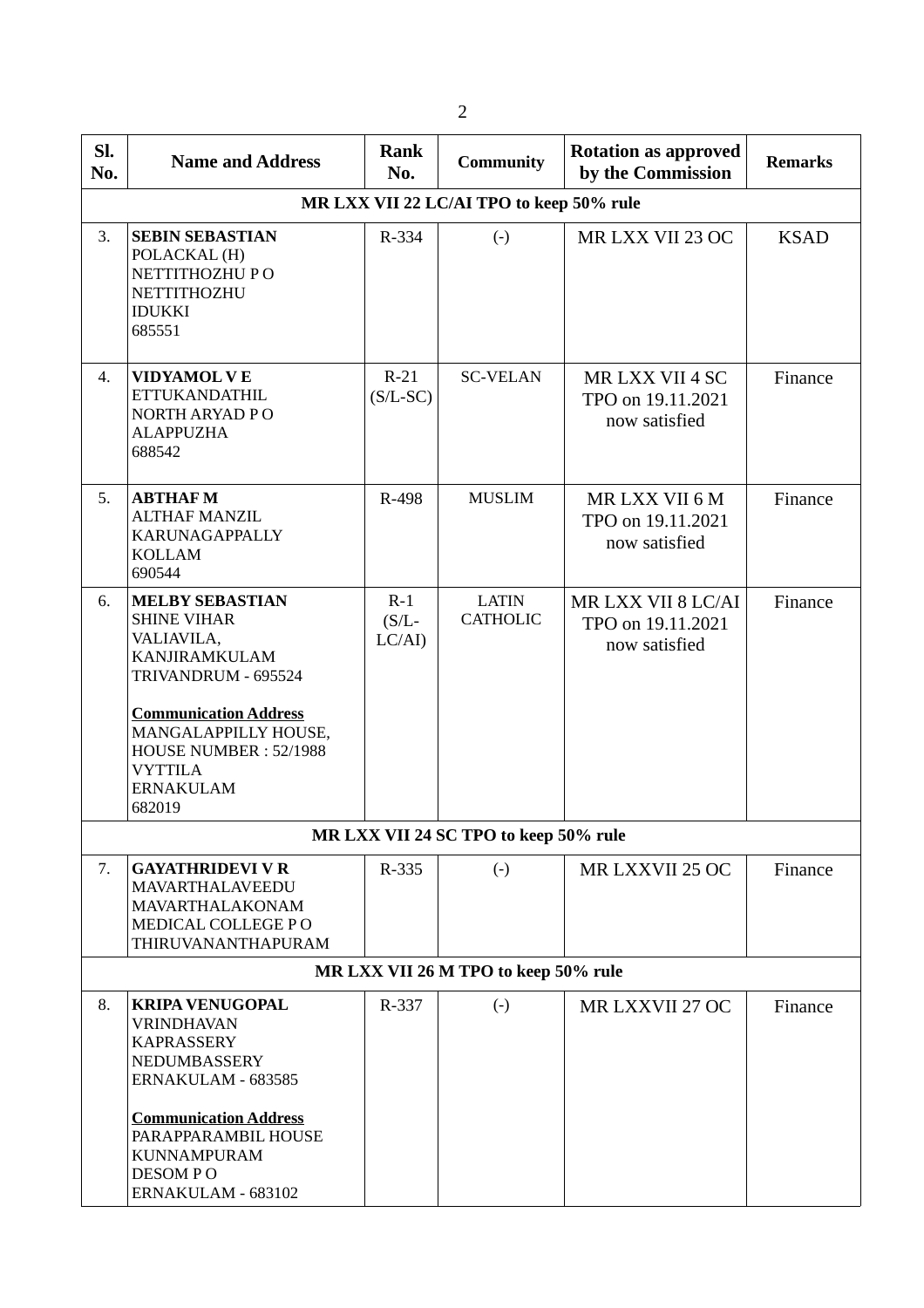| SI.<br>No. | <b>Name and Address</b>                                                                                                                 | Rank<br>No.                       | <b>Community</b>        | <b>Rotation as approved</b><br>by the Commission                                | <b>Remarks</b> |  |  |  |
|------------|-----------------------------------------------------------------------------------------------------------------------------------------|-----------------------------------|-------------------------|---------------------------------------------------------------------------------|----------------|--|--|--|
|            | MR LXX VII 28 E/T/B TPO to keep 50% rule                                                                                                |                                   |                         |                                                                                 |                |  |  |  |
| 9.         | <b>SHEEJAM</b><br><b>SREEVALSAM</b><br>MANIKKARAMBATH<br><b>WARD NO: 9/111</b><br><b>BALUSSERY, BALUSSERY PO</b><br>KOZHIKODE - 673612  | R-338                             | $\left( -\right)$       | MR LXXVII 29 OC                                                                 | Finance        |  |  |  |
| 10.        | <b>SUMIKP</b><br>TC 28/747-1<br>AKSHARAKALA<br>PUNNAPURAM<br>PETTAH PO<br>THIRUVANANTHAPURAM<br>695024                                  |                                   | $(-)$                   | NJD compensation to<br>MR LXXVI 97 OC<br>advised on 28.09.2021<br>now satisfied | <b>GAD</b>     |  |  |  |
| 11.        | <b>DEVANAND E</b><br><b>EDACHERY HOUSE</b><br>MUTHATHY, KOROM-PO<br>PAYYANUR-VIA<br><b>KANNUR - 670307</b>                              | R-341                             | OBC-<br><b>MANIYANI</b> | MR LXXVII 31 OC                                                                 | GAD            |  |  |  |
| 12.        | <b>RESHMAR</b><br>PANDAKASSERI<br><b>GANDHI NAGAR 49</b><br><b>MANGADPO</b><br>KOLLAM - 691015                                          | $R-22$<br>$(S/L-SC)$              | <b>SC-KURAVA</b>        | MR LXX VII 12 SC<br>TPO on 07.01.2022<br>now satisfied                          | <b>GAD</b>     |  |  |  |
| 13.        | <b>SARATH PS</b><br>351, NILAMEL<br><b>NILAMELPO</b><br>KOLLAM - 691535                                                                 | $R-5$<br>$(S/L -$<br>DA-<br>LD/CP |                         | Sl.No.767 stands for<br>DA-LD/CP                                                | GAD            |  |  |  |
|            | <b>Communication Address</b><br><b>SANKAR NIVAS</b><br>KAITHAKUZHY<br><b>NILAMEL PO</b><br>KOLLAM - 691535                              |                                   |                         |                                                                                 |                |  |  |  |
| 14.        | <b>NITHINP</b><br>ANASWARA<br>RAMANATTUKARA<br>KOZHIKODE - 673633<br><b>Communication Address</b><br><b>MANALEL HOUSE 157</b>           | R-351                             | <b>THIYYA</b>           | MR LXX VII 14 E/T/B<br>TPO on 07.01.2022 now<br>satisfied                       | GAD            |  |  |  |
|            | <b>ADARSH NAGAR</b><br><b>PLAMOODU</b><br>PIN - 695004                                                                                  |                                   |                         |                                                                                 |                |  |  |  |
| 15.        | <b>FATHIMAS</b><br><b>FATHIMA MANZIL</b><br>KUZHITHARA KONAM<br><b>VALICODE</b><br>NEDUMANGADU<br>NEDUMANGADU PO<br>TRIVANDRUM - 695541 | R-508                             | <b>MUSLIM</b>           | MR LXX VII 16 M<br>TPO on 07.01.2022<br>now satisfied                           | <b>GAD</b>     |  |  |  |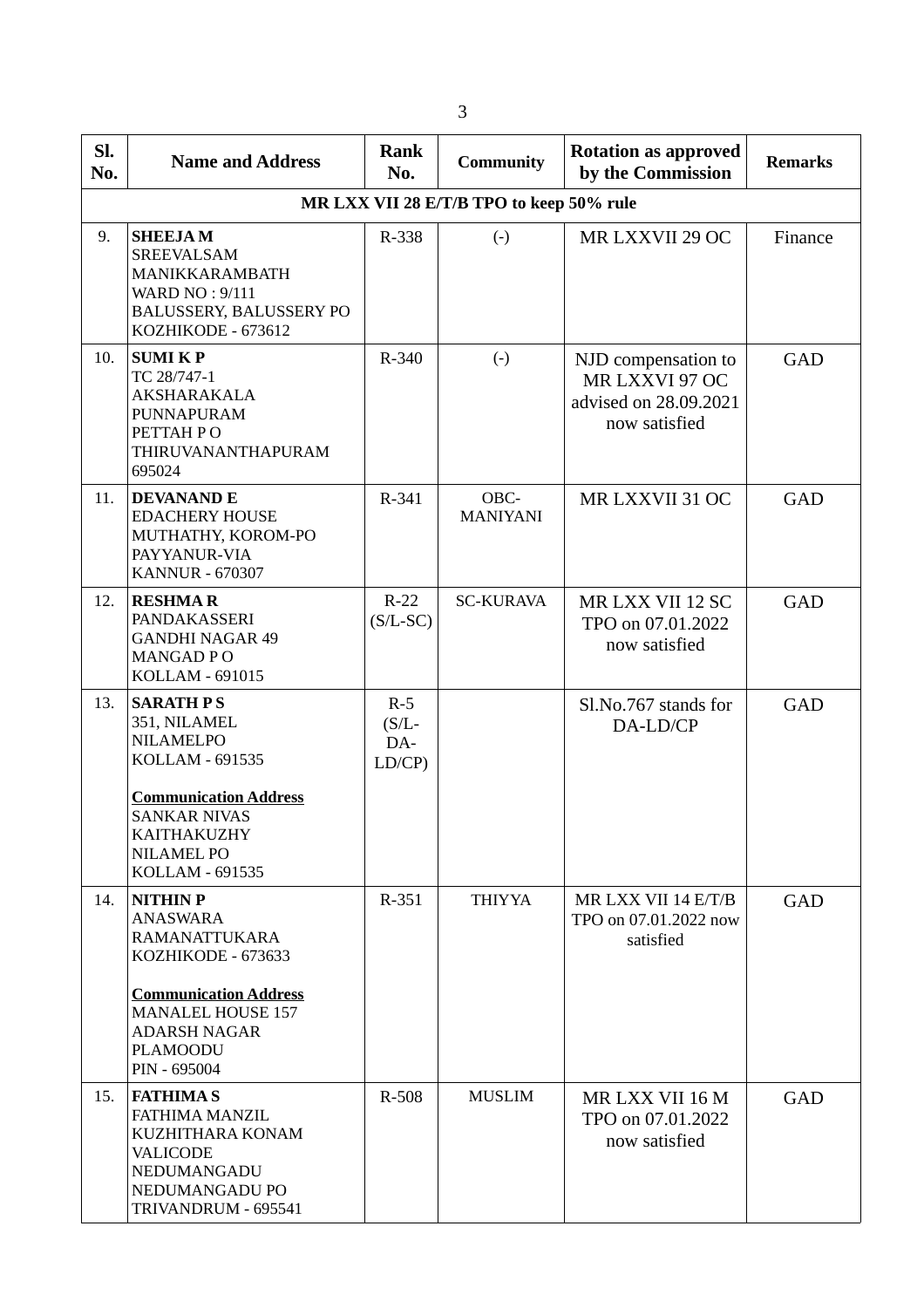| SI.<br>No. | <b>Name and Address</b>                                                                                                                                                                                                              |                             | <b>Community</b>                      | <b>Rotation as approved</b><br>by the Commission          | <b>Remarks</b> |
|------------|--------------------------------------------------------------------------------------------------------------------------------------------------------------------------------------------------------------------------------------|-----------------------------|---------------------------------------|-----------------------------------------------------------|----------------|
| 16.        | <b>INDHUL</b><br>VIMAL HOUSE,<br>MANAKKATTUVILAKAM<br>CHITTATTUMUKKU<br>CHITTATTUMUKKU PO<br>THIRUVANANTHAPURAM<br>695588                                                                                                            | R-357                       | <b>EZHAVA</b>                         | MR LXX VII 18 E/T/B<br>TPO on 07.01.2022 now<br>satisfied | GAD            |
| 17.        | <b>PRAJISHAM V</b><br><b>SREEVALSAM</b><br><b>EYYAKKAD</b><br><b>UDINUR PO</b><br>KASARAGOD - 671310                                                                                                                                 |                             | <b>VISWAKARMA</b>                     | MR LXX VII 20 V<br>TPO on 02.02.2022<br>now satisfied     | GAD            |
| 18.        | <b>DOMINIC E</b><br>ERIKKALAVILA HOUSE<br><b>POOVAR</b><br>POOVAR PO<br>THIRUVANANTHAPURAM<br>695525                                                                                                                                 | $R-2$<br>$(S/L -$<br>LC/AI) | <b>LATIN</b><br><b>CATHOLIC</b>       | MR LXX VII 22 LC/AI<br>TPO on 02.02.2022 now<br>satisfied | GAD            |
| 19.        | <b>PRASAD U</b><br>ANNACODE HOUSE,<br>PALLASSANA POST,<br>PALAKKAD<br><b>KERALA</b><br>678505                                                                                                                                        |                             | SC-<br><b>CHERUMAN</b>                | MR LXX VII 24 SC<br>TPO on 02.02.2022<br>now satisfied    | GAD            |
|            |                                                                                                                                                                                                                                      |                             | MR LXX VII 30 M TPO to keep 50% rule  |                                                           |                |
| 20.        | <b>ANISHAM</b><br><b>GREEN COTTAGE</b><br>PURAVOOR, CHIRAYINKIL<br>THIRUVANANTHAPURAM<br>695304                                                                                                                                      | R-350                       | <b>OBC-VANIYAN</b>                    | MR LXX VII 10 OBC<br>TPO on 07.12.2021<br>now satisfied   | GAD            |
|            |                                                                                                                                                                                                                                      |                             | MR LXX VII 32 SC TPO to keep 50% rule |                                                           |                |
| 21.        | <b>REMYAKK</b><br>KARUTHEDATH HOUSE<br><b>CHERUSSERY</b><br>THAIKKATTUSSERY PO<br><b>THRISSUR - 680322</b><br><b>Communication Address</b><br>KOMBATH HOUSE<br><b>KARUMATHRA</b><br><b>KARUMATHRA PO</b><br><b>THRISSUR - 680589</b> | R-342                       | $(-)$                                 | MR LXXVII 33 OC                                           | GAD            |
| 22.        | <b>SREEJITH V S</b><br><b>VALAPPIL HOUSE</b><br>PULPALLY POST<br><b>WAYANAD - 673579</b>                                                                                                                                             | $R-14$<br>(B/T)<br>List)    |                                       | Sl.No.776 stands for<br>$B/T$ Turn                        | GAD            |

4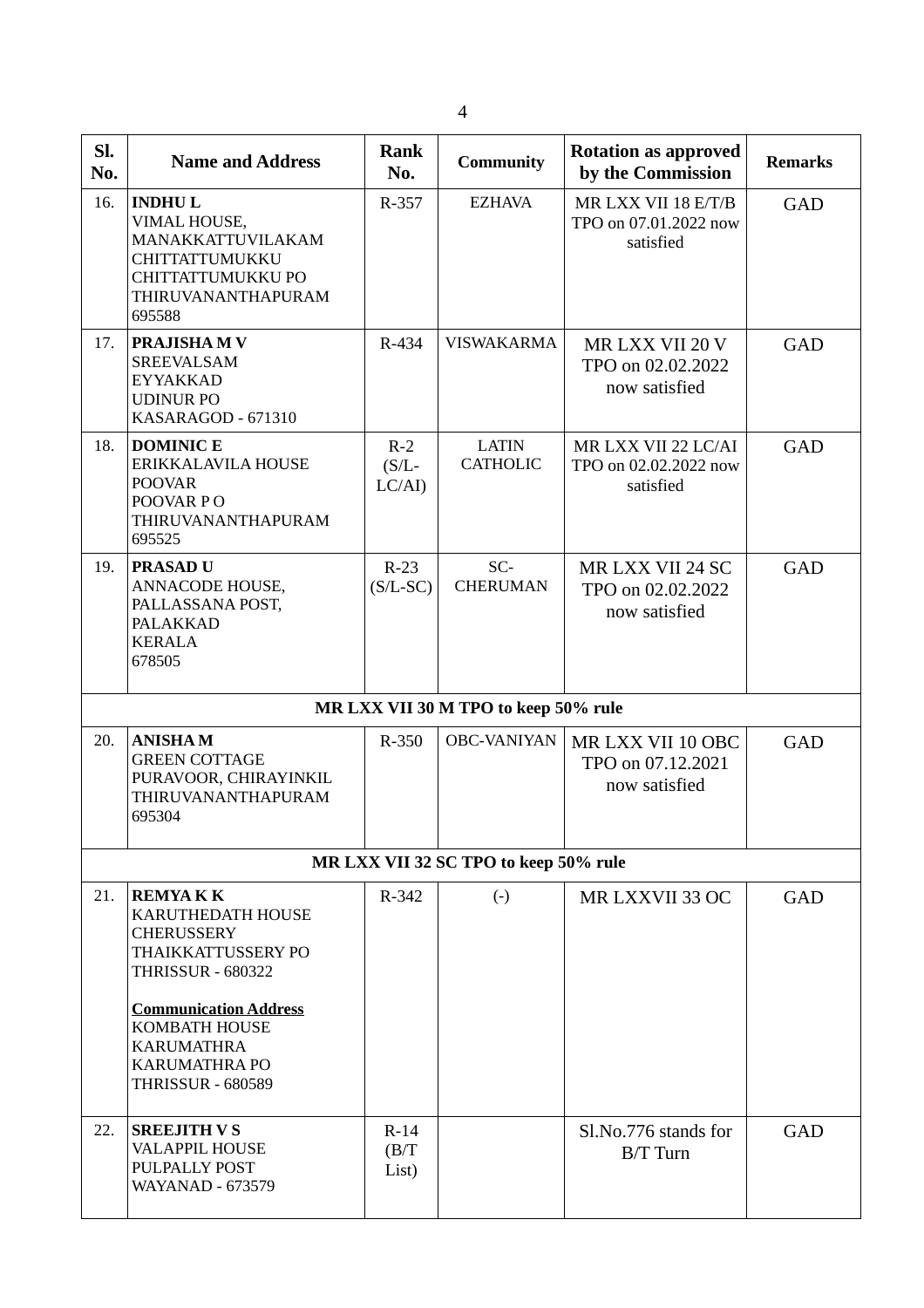| SI.<br>No. | <b>Name and Address</b>                                                                                                                                                                                                                    | Rank<br><b>Community</b><br>No. |                                           | <b>Rotation as approved</b><br>by the Commission | <b>Remarks</b> |  |  |  |  |
|------------|--------------------------------------------------------------------------------------------------------------------------------------------------------------------------------------------------------------------------------------------|---------------------------------|-------------------------------------------|--------------------------------------------------|----------------|--|--|--|--|
|            | MR LXX VII 34 E/B/T TPO to keep 50% rule                                                                                                                                                                                                   |                                 |                                           |                                                  |                |  |  |  |  |
| 23.        | <b>SYAM KUMAR G S</b><br><b>NISHA BHAVAN</b><br><b>NEAR VILLAGE OFFICE</b><br>MALAYINKEEZHU<br>MALAYINKEEZHU PO<br>THIRUVANANTHAPURAM<br>695571                                                                                            | R-345                           | $(-)$                                     | MR LXXVII 35 OC                                  | GAD            |  |  |  |  |
|            |                                                                                                                                                                                                                                            |                                 | MR LXX VII 36 M TPO to keep 50% rule      |                                                  |                |  |  |  |  |
| 24.        | <b>MALLIKA ESWARAN</b><br><b>NAMBOODIRI</b><br><b>KARAKKATILLAM</b><br>PUTHARIADUKKAM<br>KASARAGOD - 671314<br><b>Communication Address</b><br>SRWA <sub>28</sub><br><b>SNEHAPURI</b><br><b>KARUMOM PO</b><br>THIRUVANANTHAPURAM<br>671314 | R-346                           | $(-)$                                     | MR LXXVII 37 OC                                  | GAD            |  |  |  |  |
|            |                                                                                                                                                                                                                                            |                                 | MR LXX VII 38 SIUC-N TPO to keep 50% rule |                                                  |                |  |  |  |  |
| 25.        | <b>JINU EMIL JOSE</b><br><b>THEKKEL</b><br><b>MANARCADU PO</b><br>KOTTAYAM - 686019<br><b>Communication Address</b><br><b>THEKKEL</b><br>PALA PO<br>KOTTAYAM - 686575                                                                      | R-347                           | $(-)$                                     | MR LXXVII 39 OC                                  | GAD            |  |  |  |  |
|            |                                                                                                                                                                                                                                            |                                 | MR LXX VII 40 OBC TPO to keep 50% rule    |                                                  |                |  |  |  |  |
| 26.        | <b>SUNITHAR</b><br><b>KALATHILE HOUSE</b><br>PIRAYIRI CHUNGAM<br>PIRAYIRI POST<br>PALAKKAD - 678004                                                                                                                                        | R-348                           | $(-)$                                     | MR LXXVII 41 OC                                  | GAD            |  |  |  |  |
|            |                                                                                                                                                                                                                                            |                                 | MR LXX VII 42 E/B/T TPO to keep 50% rule  |                                                  |                |  |  |  |  |
| 27.        | <b>ASWINI K R</b><br><b>SREESYLAM</b><br>PLAVILA,<br>OORUTTAMBALAM PO<br>THIRUVANANTHAPURAM<br>695507<br><b>Communication Address</b><br>AMMA VEEDU, AVRA A78<br>VADAKARA NAGAR,<br><b>THIRUMALA</b>                                       | R-349                           | $(-)$                                     | MR LXXVII 43 OC                                  | GAD            |  |  |  |  |